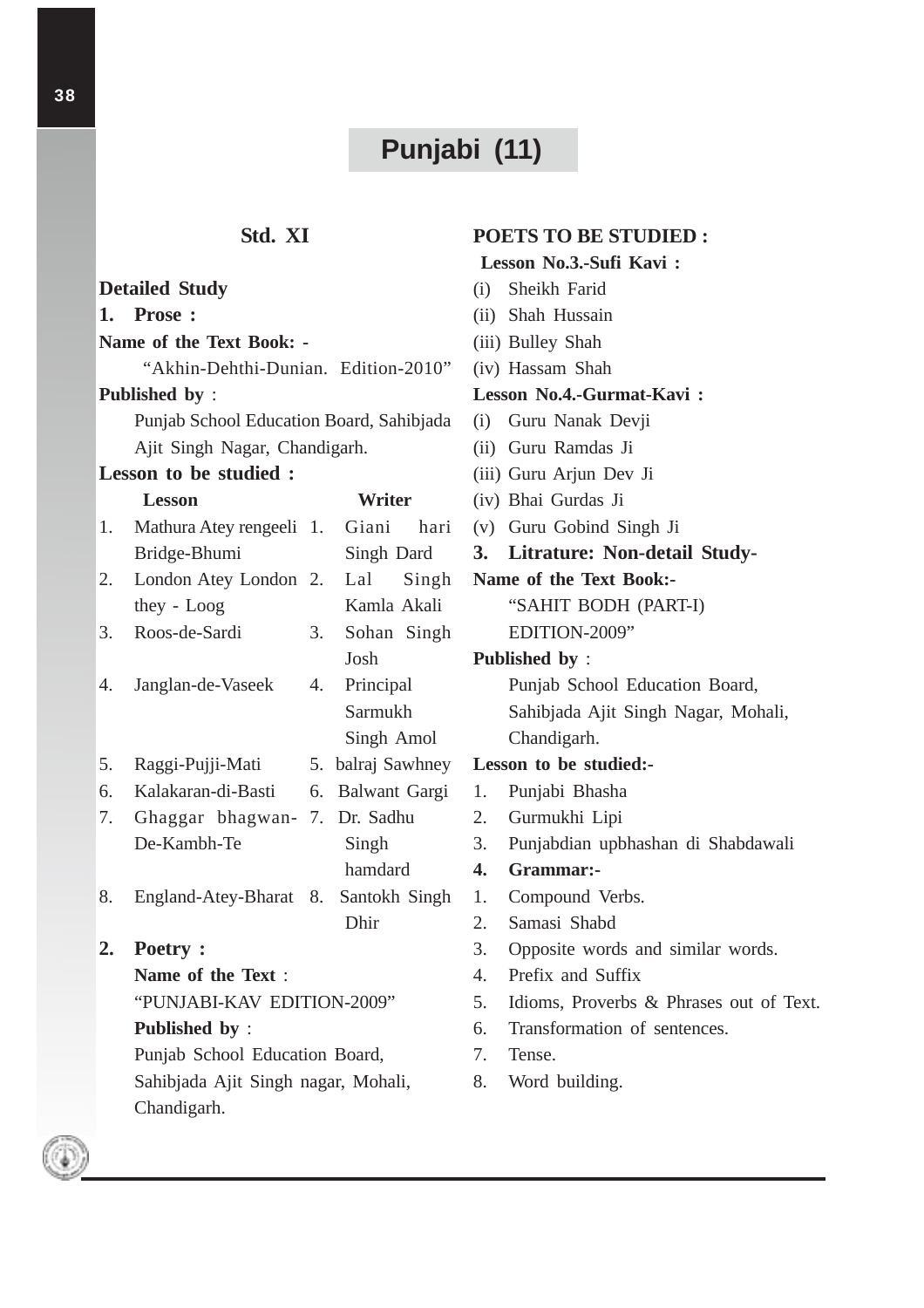## **5. Composition:-**

- 1. Essay of about 250 words.
- 2. Letter writing to relatives, friends or on social matters.
- 3. Story writing.
- 4. Comprehension

## **6. Oral Skills**

Listening activities : develop the sub-skills of listening, provide practice in ear-training. Loud-reading : following the features of loud reading, provide practice in loud-reading. Speaking : creating confidence in speaking.

Using narration and description.

Conversation : ability to converse confidently and effectively, provide practice in conversation. Formal testing in oral skills will be administered.

# **Std. XII**

### **Detailed Study**

# **No. 1. PROSE :**

**Name of the Text Book**

"Ap-Bitian"

# **Published by:**

Punjab School Education Board, Sahibjada Ajit Singh Nagar, Mohali, Chandigarh.

# **Lesson to be studied :**

# Lesson No Name of the writer

- 1. Aabtabd Prof. Puran Singh
- 2. Akhandpath Giani Heera Singh Karoon-Da-Aprath Dard
- 5. Manukh-nal- Gurbux Singh
- manukh-Da-mali Preet Lari
- 6. Mairi-Jail-Jatra Nanak Singh
- 8. Takhat-Ja-Takhata Dr. Mohinder Singh Randawa

|  | 9.                                          | Ladakpan                            | Principal Sujan                |  |
|--|---------------------------------------------|-------------------------------------|--------------------------------|--|
|  |                                             | Singh                               |                                |  |
|  |                                             | 10. Jawan-Jahan                     | Kartar Singh                   |  |
|  |                                             | Duggal                              |                                |  |
|  |                                             | 11. Maira-Solwan-                   |                                |  |
|  |                                             | Varah                               | Amrita Prittam                 |  |
|  |                                             | 13. 1 Janam, 2                      | Santokh Singh dir              |  |
|  |                                             | Mata-Pita                           |                                |  |
|  | 14.                                         | Bapu Ji Da-Ek-                      | Dr. Dalip Kaur                 |  |
|  |                                             | Hor-Viwah                           | Tiwana                         |  |
|  |                                             | 15. Maira-Nikka-                    |                                |  |
|  |                                             | Jaiha-Ghar                          | Ajit Kaur                      |  |
|  | <b>No.2. POETRY:</b>                        |                                     |                                |  |
|  | <b>Name of the Text Book:</b>               |                                     |                                |  |
|  |                                             |                                     | "PUNJAB-KAV (Jhalkan-Te_Ithas) |  |
|  | Edition-2009."                              |                                     |                                |  |
|  |                                             | Published by:                       |                                |  |
|  | Punjab School Education Board,              |                                     |                                |  |
|  |                                             | Sahibjada Ajit Singh Nagar, Mohali, |                                |  |
|  | Chandigarh.<br><b>LESSON TO BE STUDIED:</b> |                                     |                                |  |
|  |                                             |                                     |                                |  |
|  | Part-I- Lesson No.3.- KISSA KAV.            |                                     |                                |  |
|  |                                             | (i) Damodar                         |                                |  |
|  |                                             | (ii) Varis Shah                     |                                |  |
|  |                                             | (iii) Kadar Jar                     |                                |  |
|  | <b>Lesson No.4.- VEER-KAV.</b>              |                                     |                                |  |
|  |                                             | (i) Shri Guru Gobind Singh          |                                |  |
|  |                                             | (ii)<br>Shah Mohammad               |                                |  |
|  | <b>Lesson No.5.- MODERN-KAV.</b>            |                                     |                                |  |
|  |                                             | (i)<br>Bhai Veer Singh              |                                |  |
|  | (ii)<br>Dhaniram Chatrik                    |                                     |                                |  |
|  | (iii)                                       | Prof. Puran Singh                   |                                |  |
|  |                                             | (iv)<br>Prof. Mohan Singh           |                                |  |
|  | (v)<br>Nanad Lal Noorpuri                   |                                     |                                |  |
|  |                                             | (vi)<br>Prittam Singh Safir         |                                |  |
|  |                                             | (vii)<br>Amrita Pritam              |                                |  |
|  | (viii)                                      | Shiv Kumar Batalvi                  |                                |  |